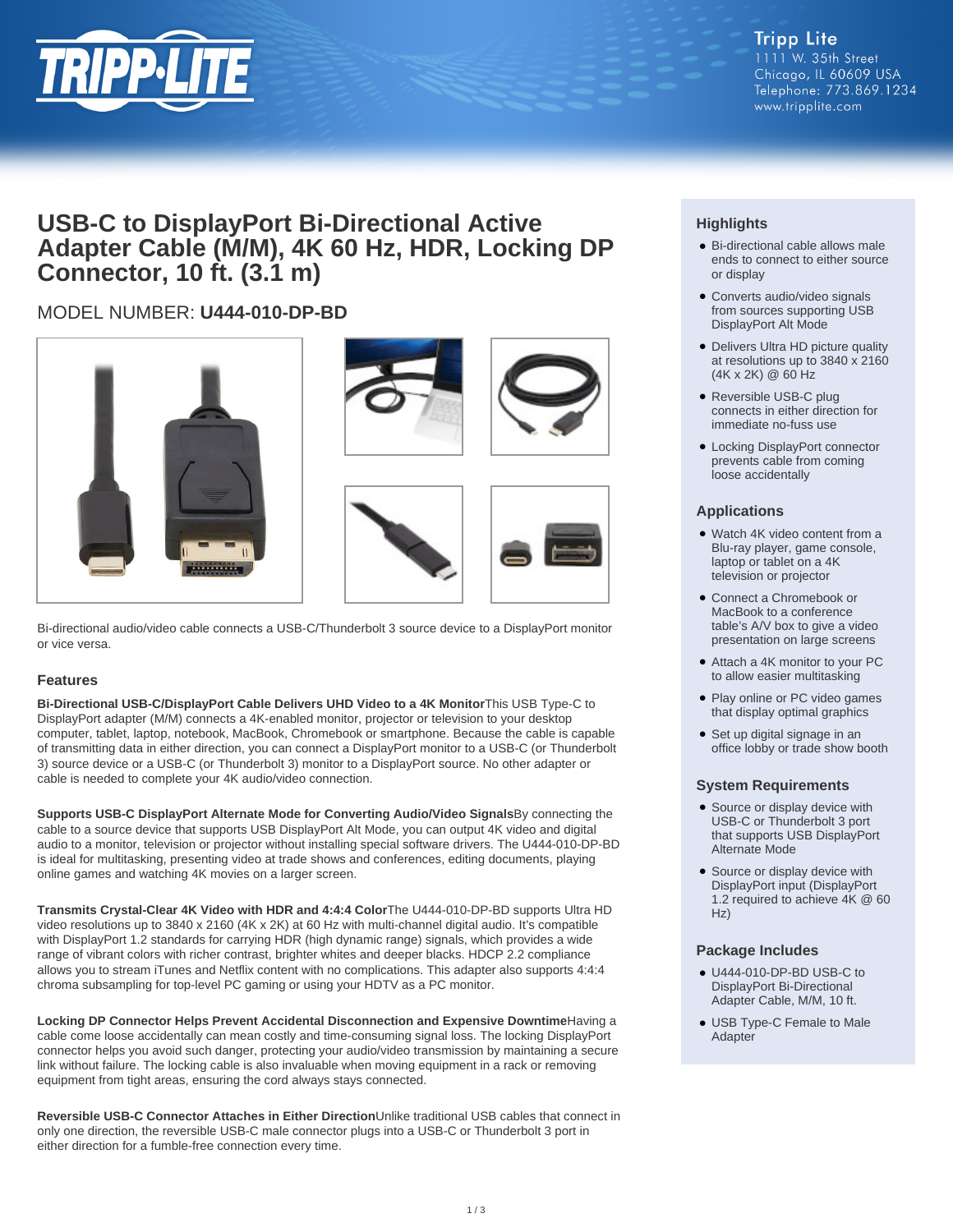

**Ready to Use Right from the Package, So You Can Plug and Play Immediately**The plug-and-play USB Type-C to DisplayPort bi-directional cable requires no software or external power. The ten-foot (3.1 m) cable is backward compatible with previous USB and DisplayPort generations, so you can use it with legacy equipment. Please note, in the event of no image being displayed on your Type-C monitor, connect the included USB Type-C female to male adapter to the USB Type-C male connector end on the cable.

# **Specifications**

| <b>OVERVIEW</b>                    |                              |  |
|------------------------------------|------------------------------|--|
| <b>UPC Code</b>                    | 037332250728                 |  |
| Product Type                       | <b>Active Cable</b>          |  |
| Technology                         | DisplayPort                  |  |
| <b>VIDEO</b>                       |                              |  |
| Max Supported Video Resolution     | 3840 x 2160 @ 60Hz           |  |
| <b>HDR Support</b>                 | Yes                          |  |
| Chroma Sub Sampling                | 4:4:4                        |  |
| <b>INPUT</b>                       |                              |  |
| <b>Bus Powered</b>                 | Yes                          |  |
|                                    |                              |  |
| <b>PHYSICAL</b>                    |                              |  |
| Material of Construction           | PVC, ABS                     |  |
| Color                              | <b>Black</b>                 |  |
| Cable Jacket Color                 | <b>Black</b>                 |  |
| Cable Jacket Rating                | $VW-1$                       |  |
| Cable Outer Diameter (OD)          | 4.5mm                        |  |
| Cable Length (ft.)                 | 10                           |  |
| Cable Length (m)                   | 3.05                         |  |
| Cable Length (in.)                 | 120                          |  |
| <b>ENVIRONMENTAL</b>               |                              |  |
| <b>Operating Temperature Range</b> | 14 to 104 F (-10 to 40 C)    |  |
| Storage Temperature Range          | 5 to 122 F (-15 to 50 C)     |  |
| <b>Relative Humidity</b>           | 0% to 90% RH, Non-Condensing |  |
|                                    |                              |  |
| <b>COMMUNICATIONS</b>              |                              |  |
| <b>EDID Compatible</b>             | Yes                          |  |